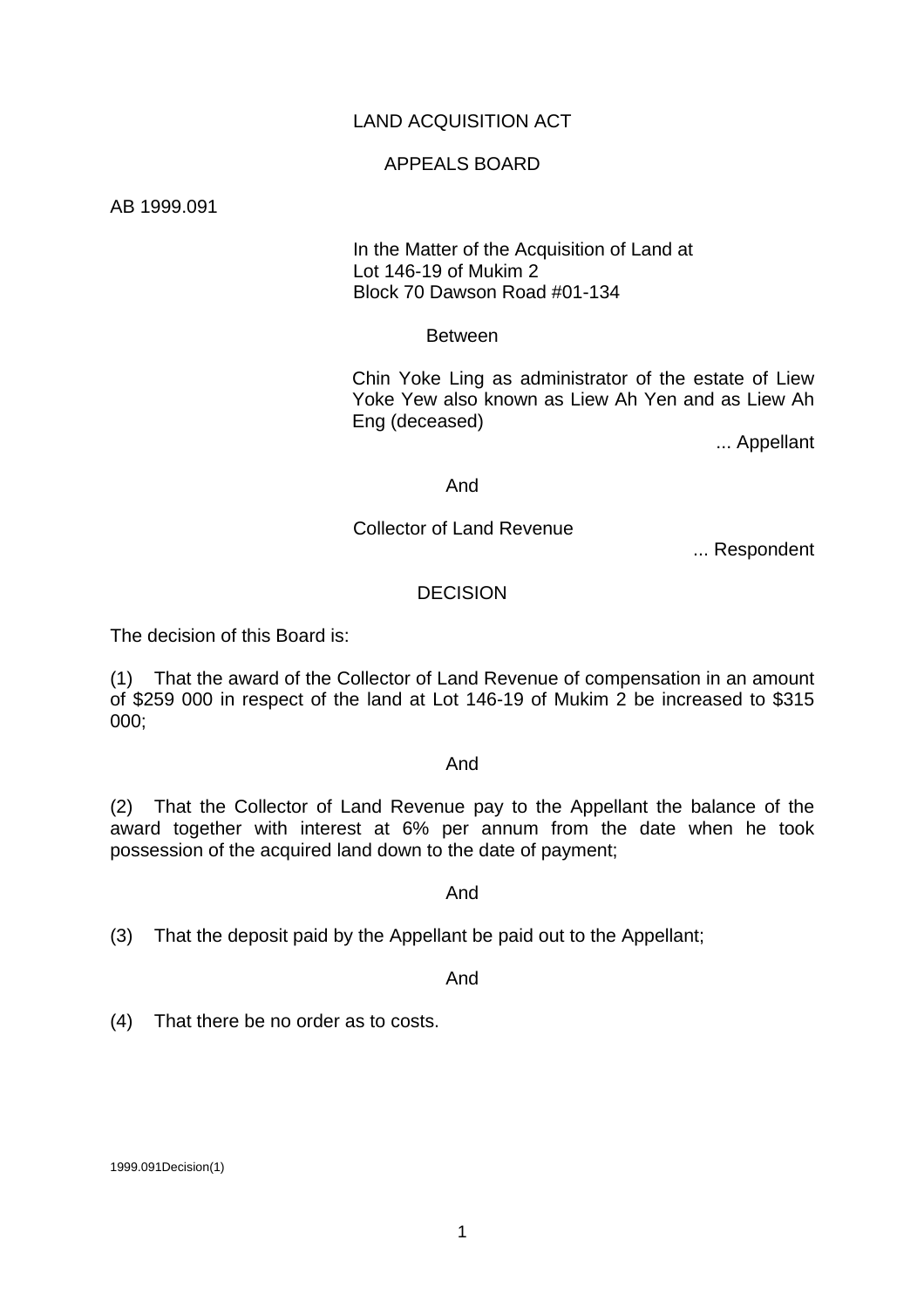# BRIEF STATEMENT OF REASONS

The reasons for the Decision/Order are:

(1) The acquired land comprises 108.2sm of land at Lot 146-19 of Mukim 2 together with a 2 storey terrace house on it known as Block 70 Dawson Road #01-134 of which the Appellant as administrator of the estate of Liew Yoke Yew also known as Liew Ah Yen and as Liew Ah Eng (deceased) was at the time the award was made the proprietor for the residue of the term of 99 years which would have expired on 31 January 2056.

(2) At the inquiry held under s 10 the Appellant claimed \$600 000 for the acquired land. On 18 June 1999 the Collector of Land Revenue made an award of \$259 000 as the compensation which in his opinion should be allowed for the acquired land.

(3) The Appellant appeals against the award on the ground that it is inadequate. In the petition of appeal the Appellant claims compensation of \$500 000.

(4) Section 33 of the Land Acquisition Act provides:

(1) In determining the amount of compensation to be awarded for land acquired under this Act, the Board shall ... take into consideration the following matters and no others:

- (a) the market value
	- $(i)$  ...

(C) as at 1st January 1995 in respect of land acquired on or after 27th September 1995 ... or

(iii) as at the date of publication of the declaration made under section 5,

whichever is the lowest ....

(5) The declaration made under s 5 was published on 4 March 1999.

(6) Rachel Ng testifying for the Collector of Land Revenue said in her report dated 17 April 2001 that the market value of the acquired land as at 4 March 1999 was not higher than as at 1 January 1995

(7) Ong Han Boon of OHB Real Estate Consultants & Services Pte Ltd testifying for the appellant in AB 111/99 said that the market value of Lot 146-51 of Mukim 2 at Block 120 Margaret Drive #01-830 ("Lot 146-51") (which is comparable with the acquired land) as at 4 March 1999 was \$500 000. He relied on the following sale transactions:

| Property                    | Site Area | Price              | <b>Contract Date</b> |
|-----------------------------|-----------|--------------------|----------------------|
| 1 BI 41 Stirling Rd #01-514 | 122.5sm   | \$500 000 1 Oct 98 |                      |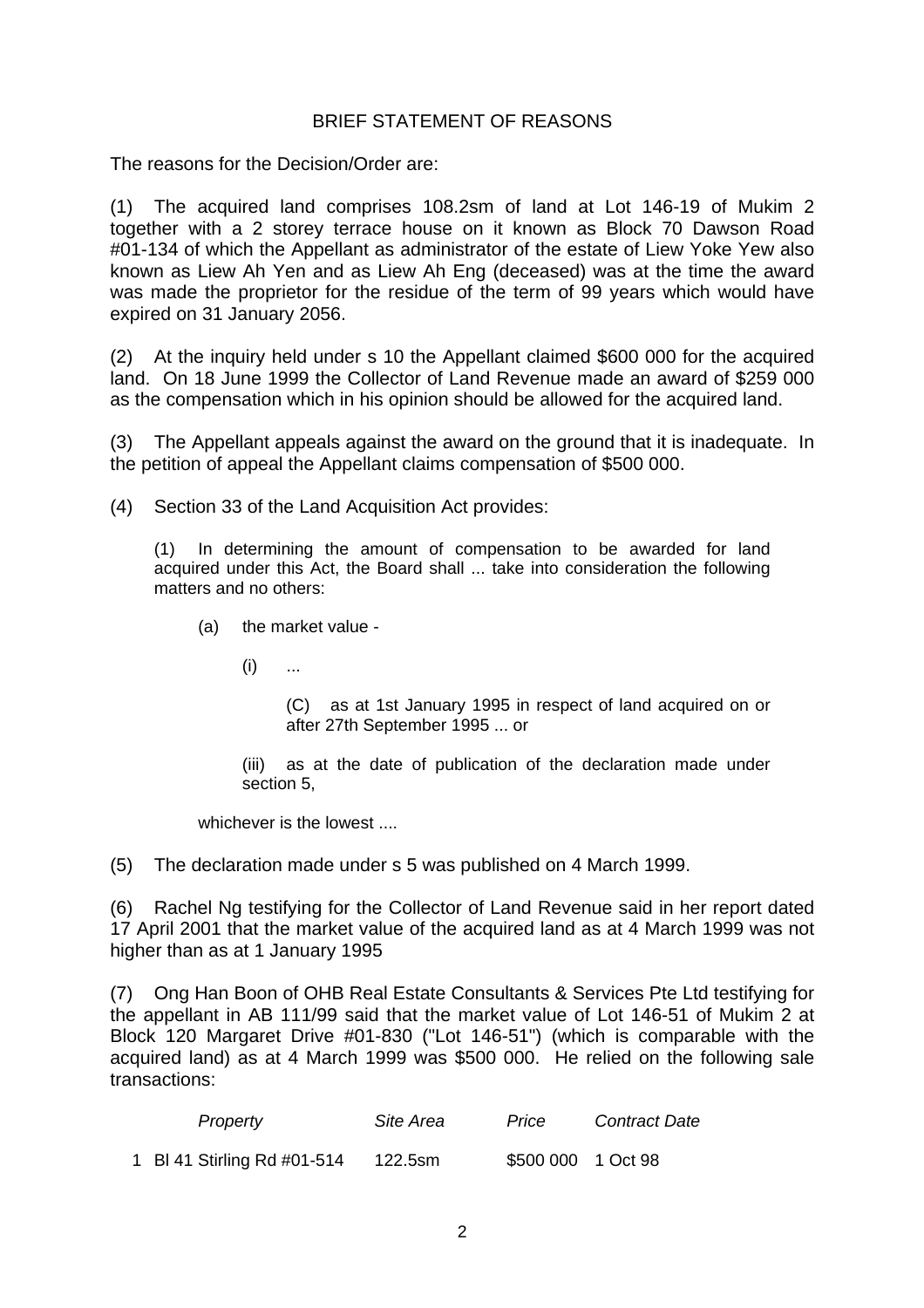| 2 BI 46 Stirling Rd #01-524 | 130.7sm |                    | \$420 000 19 Jan 99 |
|-----------------------------|---------|--------------------|---------------------|
| 3 BI 41 Stirling Rd #01-508 | 119.6sm | \$505 000 2 Jan 99 |                     |
| 4 BI 46 Stirling Rd #01-518 | 130.7sm | \$500 000 7 Jun 99 |                     |

He derived an average site area rate of \$3 992/sm and made a net adjustment of - 2.85% for differences between Lot 146-51 and the properties at Stirling Road. He applied the adjusted site area rate of \$3 878.23/sm to the site area of 129.1sm of Lot 146-51 to derive its market value which he rounded down to \$500 000. In the view of this Board the site area rate would have to be further adjusted upwards for the difference in the site area if it is to be applied to the site area of the acquired land.

(9) Rachel Ng said in her report that the market value of the acquired land as at 4 March 1999 was \$259 000. She relied on the following sale transactions:

| Property                         | Land Area | Price                             | <b>Contract Date</b> |
|----------------------------------|-----------|-----------------------------------|----------------------|
| 1 BL70 Dawson Rd #01-126         | 71.8sm    | \$400 000 20 Dec 96<br>\$5 571/sm |                      |
| 2 BI 70 Dawson Rd #01-130        | 72.4sm    | \$395 600 2 Feb 96<br>\$5 464/sm  |                      |
| 3 BI 74 Dawson Rd #01-44         | 65.1sm    | \$300 000 12 Feb 96<br>\$4 608/sm |                      |
| 4 BI 70 Dawson Rd #01-128 72.1sm |           | \$380 000 24 Jan 95<br>\$5 270/sm |                      |

(10) Testifying for the Collector of Land Revenue in AB 111/99 Rachel Ng said that she identified sale transactions in respect of freehold terrace houses in the MacPherson area to compare market values between March 1995 and 4 March 1999. She found that market values fell 36% in that period.

(11) There were no sale transactions in respect of comparable properties in Dawson Road or Margaret Drive in 1999 or at any time after 1996.

(12) The Stirling Road properties are held under HDB leases for which facilities for financing on favourable terms are available from HDB and CPF funds may be applied in the purchase while the acquired land is held under a Crown lease with less than 60 years to run as at 4 March 1999 and such facilities are not available. This is a substantial difference and there was no material before this Board on the basis of which to estimate the adjustment that would have to be made to deduce the market value of the acquired land from transactions in respect of the Stirling Road properties.

(13) On the evidence adduced this Board finds that between January 1995 and 4 March 1999 there was a sharp fall in the market value of terrace houses other than those held under HDB leases although this fall was partly compensated for by the rise in the market value of terrace houses in Stirling Road and further finds that the market value of the acquired land as at 4 March 1999 was \$315 000. This Board